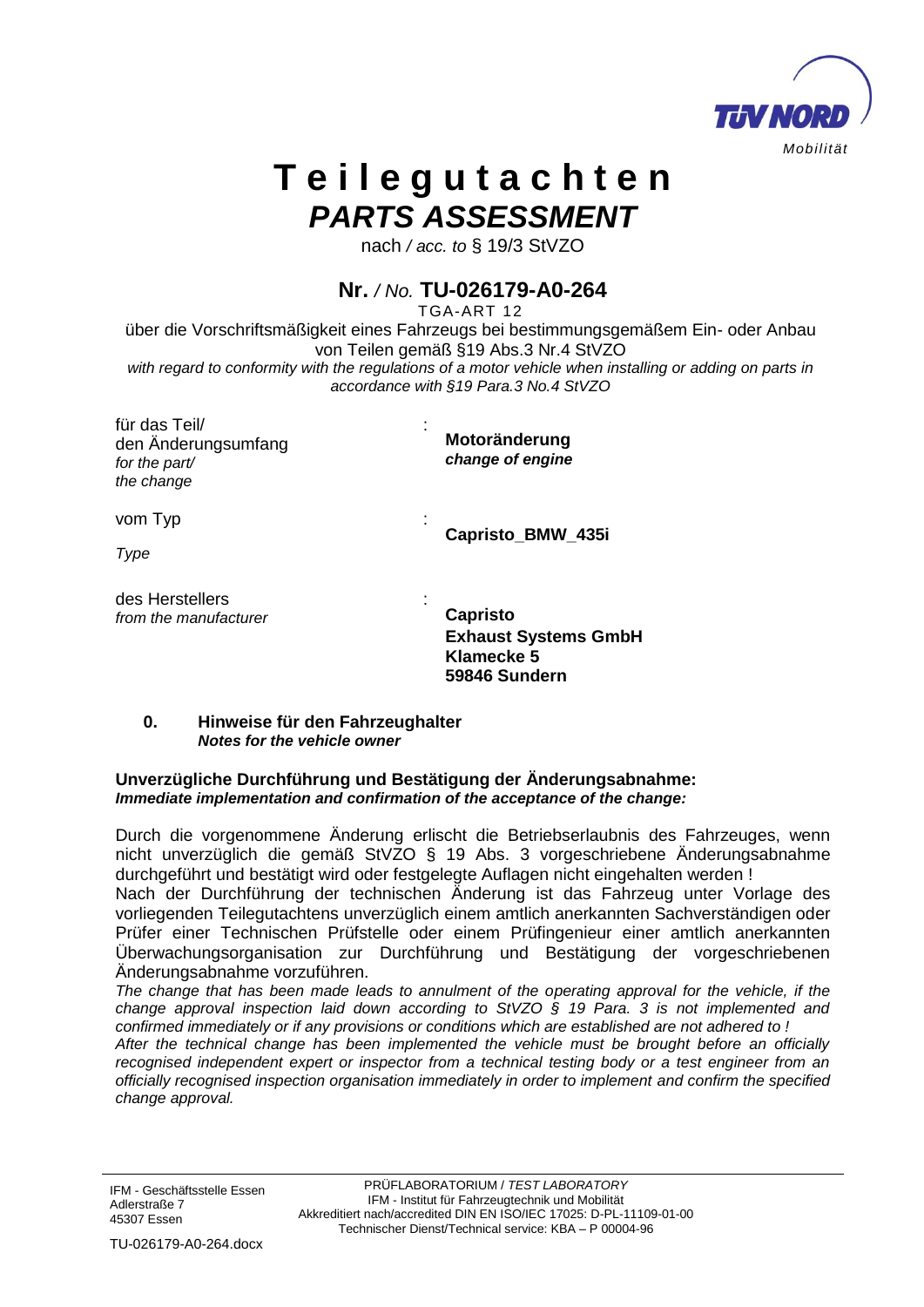Anlage-Nr. / Attachment : Seite / Page: **2 / 10** Auftraggeber / Customer : **Capristo** Teiletyp / Part type : **Capristo\_BMW\_435i**



#### **Einhaltung von Hinweisen und Auflagen:** *Observance of instructions and conditions:*

Die unter III. und IV. aufgeführten Hinweise und Auflagen sind dabei zu beachten. *The instructions and conditions described under III. and IV. must be observed.*

## **Mitführen von Dokumenten:**

*Availability of documentation:*

Nach der durchgeführten Abnahme ist der Nachweis mit der Bestätigung über die Änderungsabnahme mit den Fahrzeugpapieren mitzuführen und zuständigen Personen auf Verlangen vorzuzeigen; dies entfällt nach erfolgter Berichtigung der Fahrzeugpapiere. *After the approval has been granted, the documentary proof of this with the confirmation of the change approval must be kept alongside the vehicle documents and must be shown to the relevant persons on request; this duty ceases to apply after modification of the vehicle documents themselves.* 

# **Berichtigung der Fahrzeugpapiere:**

*Modification of vehicle documents:* 

Die Berichtigung der Fahrzeugpapiere durch die zuständige Zulassungsbehörde ist durch den Fahrzeughalter entsprechend der Festlegung in der Bestätigung der ordnungsgemäßen Änderung zu beantragen.

*Modification of the vehicle documents by the relevant vehicle registration authority must be applied for by the vehicle owner in accordance with the main stipulation contained in the confirmation that change to the vehicle is in accordance with the regulations.* 

Weitere Festlegungen sind der Bestätigung der ordnungsgemäßen Änderung zu entnehmen. *Further conditions can be found in the confirmation that change to the vehicle is in accordance with the regulations.*

#### **I. Verwendungsbereich**  *Area of application*

| Fahrzeughersteller<br>Vehicle manufacturer         | <b>BMW</b>        |
|----------------------------------------------------|-------------------|
| Fahrzeugtyp<br>Vehicle type                        | 3 <sub>C</sub>    |
| Handelsbezeichnung<br>Trade name or identification | 435i, 435i xDrive |
| ABE-Nr.: / EG-BE-Nr.<br>ABE-No.: / EC-BE-No.       | e1*2007/46*0316*  |
|                                                    |                   |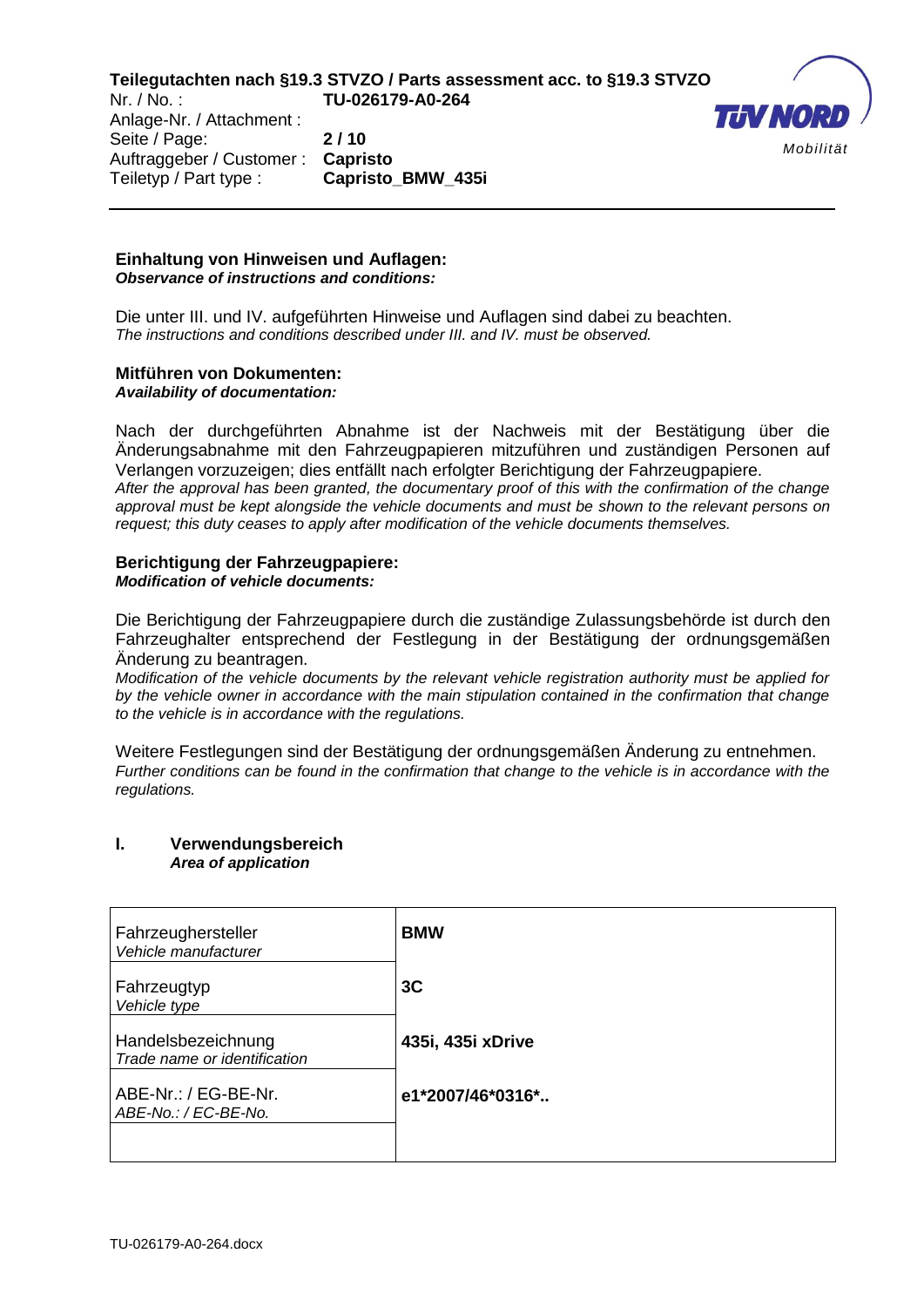Anlage-Nr. / Attachment : Seite / Page: **3 / 10** Auftraggeber / Customer : **Capristo** Teiletyp / Part type : **Capristo\_BMW\_435i**



#### **Einschränkungen zum Verwendungsbereich**  *Limitations within area of application*

Nur Fahrzeugausführungen mit EURO 6 (W) – Einstufung, Heck- oder Allradantrieb (xDrive) und mit 8-Gang-Automatikgetriebe sowie Serienmotorleistung 225 KW. Nur in Verbindung mit Capristo Heckschürzeneinsatz Typ 021\_10\_001 (s. Teilegutachten TZ-029181-A0-264). *Only versions with series EURO 6 (W) – classification, two and four-wheel-drive (xDrive) and 8-gear automatic and series performance of 225 KW. Only in connection with Capristo rear apron top type 021\_10\_001 (see report TZ-029181-A0-264).*

#### **II. Beschreibung des Teiles / Änderungsumfanges** *Description of part/ Scope of modification*

**Aufgrund der Art und Anzahl der durchgeführten Abgas- und Geräuschmessungen (Vergleich Serie gegen Umrüstung) und der gewählten Randbedingungen, sind die Prüffahrzeuge als repräsentativ für den Verwendungsbereich anzusehen.**

*According to the number and kind of tests (comparison series to modified vehicle) the test vehicles are representative in respect to the area of application.* 

| Basisfahrzeug (Prüffahrzeug)               |                       |
|--------------------------------------------|-----------------------|
| <b>Basic vehicle (Test vehicle)</b>        |                       |
| Hersteller:                                | <b>BMW</b>            |
| Manufacturer:                              |                       |
| $Type(en)$ :                               | ЗC                    |
| $Type(s)$ :                                |                       |
| Handelsbezeichnung:                        | 435i xDrive           |
| Trade name:                                |                       |
| ABE/EG-BE-Nr.:                             | e1*2007/46*0316*      |
| ABE/EC-BE-No.:                             |                       |
| Getriebe:                                  | 8-Gang-Automatik      |
| Gearbox:                                   | 8 gear automatic      |
| <b>Motor des Serienfahrzeugs</b>           |                       |
| <b>Engine in series production vehicle</b> | N55B30A               |
| Typ:                                       |                       |
| Type:                                      |                       |
| Hubraum:                                   | $2979 \, \text{cm}^3$ |
| Capacity:                                  |                       |
| Leistung:                                  | K 225/5800            |
| Performance:                               |                       |

#### **Umbaubeschreibung** *Description of modification*

Das Motordrehmoment des Antriebsmotors wird durch Einbau geänderter End-Schalldämpfer in Verbindung mit einer abgasgegendruckgeregelten Auspuffklappe (hinter dem Endschalldämpfer) erhöht (Drehmomentsteigerung um mindestens 5%). Der serienmäßige Mittelschalldämpfer entfällt. Im übrigen bleibt der Motor im Serienzustand.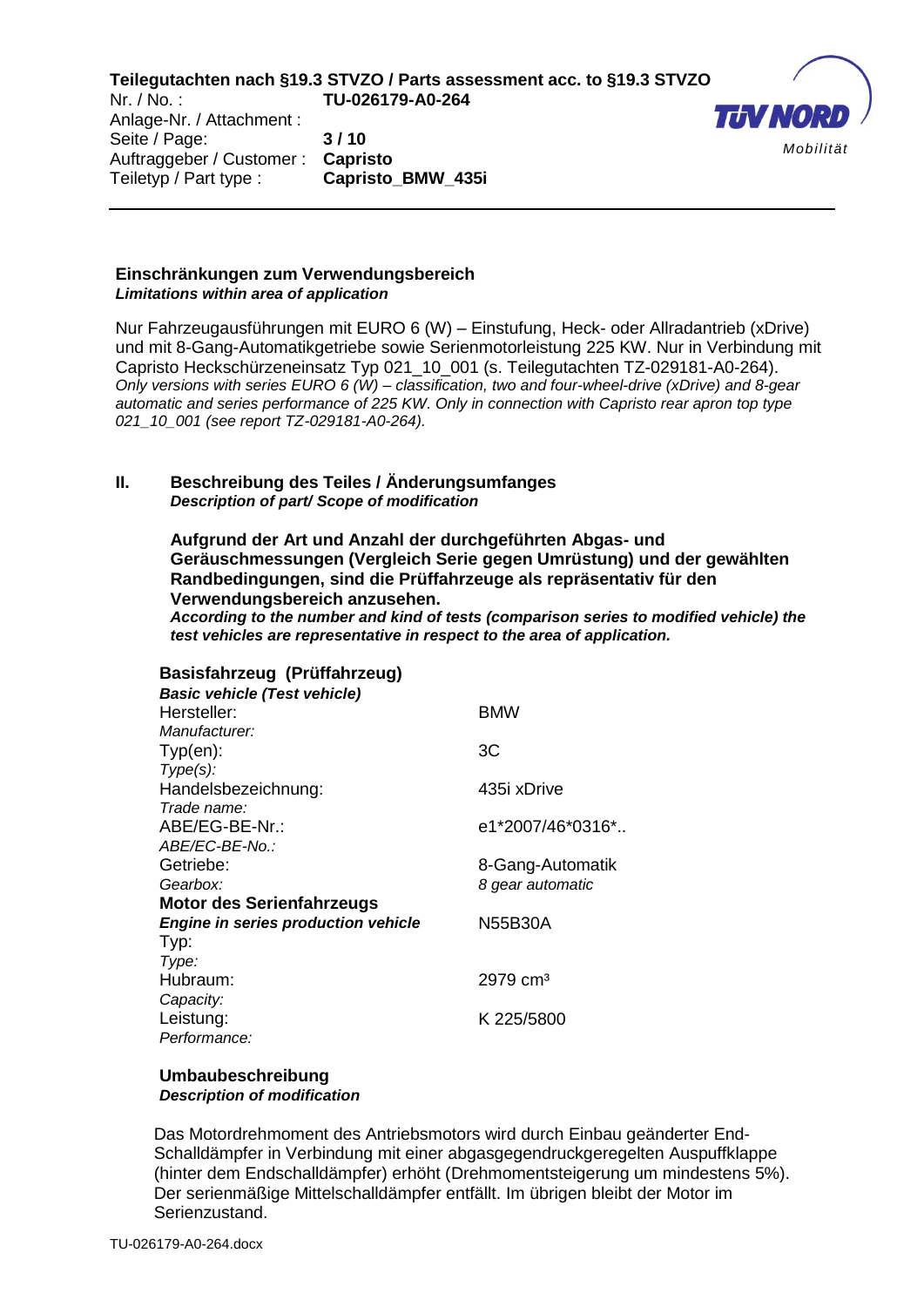Anlage-Nr. / Attachment : Seite / Page: **4 / 10** Auftraggeber / Customer : **Capristo** Teiletyp / Part type : **Capristo\_BMW\_435i**



*The engine torque is increased by installing changed exhaust system in connection with an exhaust pressure regulating system (torque increase +5%). The series middle silencer is deleated. In other respects the engine remains in its original series production condition.* 

Foto der geänderten Auspuffanlage (hinter dem serienmäßigen Katalysator) *Photo of the revised exhaust system (behind the series catalyst)*



#### **Leistungssteigernde Maßnahmen**  *Measures to increase performance*

Motoränderung: *Engine:*

- Schalldämpfer (s. u.)
- *- Silencers (see below)*

Auspuffanlage *Exhaust unit*

Krümmer: Serie

*Manifold: Series type*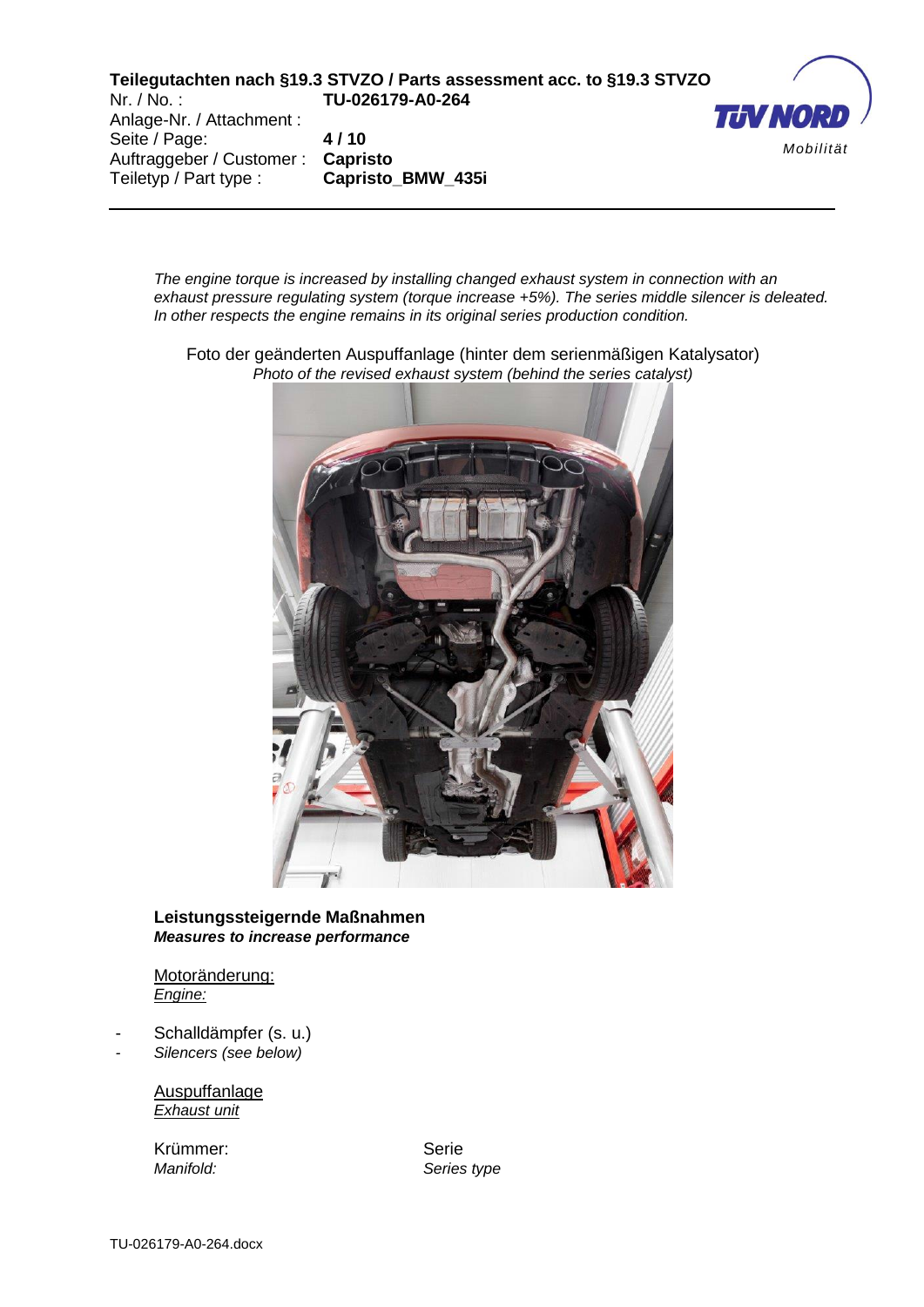Anlage-Nr. / Attachment : Seite / Page: **5 / 10** Auftraggeber / Customer : **Capristo** Teiletyp / Part type : **Capristo\_BMW\_435i**



| Katalysator:                                                           | Serie                                                                                     |
|------------------------------------------------------------------------|-------------------------------------------------------------------------------------------|
| Catalytic converter:                                                   | Series type                                                                               |
| Vorschalldämpfer:                                                      | Ohne                                                                                      |
| Front silencer                                                         | None                                                                                      |
| Mittelschalldämpfer                                                    | Ohne                                                                                      |
| Middle silencer                                                        | None                                                                                      |
| Endschalldämpfer<br>Rear silencer                                      | Capristo_BMW_435i (rechts/links)                                                          |
| Getriebe<br>Gearbox                                                    | 8-Gang-Automatik<br>8-gear automatic                                                      |
| Übersetzungen:<br>Transmissions:                                       | Serie<br><b>Series</b>                                                                    |
| Achsübersetzung:<br>Axle transmission:                                 | Serie<br><b>Series</b>                                                                    |
| Größe der Bereifung<br>(Prüffahrzeug):<br>Tyre size<br>(Test vehicle): | 235/30R20-275/25R20                                                                       |
| Hersteller / Fertigungsbetrieb<br>Manufacturer / production facility   | Capristo                                                                                  |
| Kennzeichnung<br>Identification                                        | Schalldämpfer: Capristo_BMW_435i (002_03_008)<br>Silencer: Capristo_BMW_435i (002_03_008) |
| Art der Kennzeichnung<br>Type of identification                        | <b>Typschild</b><br>on name plate                                                         |
| Ort der Kennzeichnung<br>Place of identification                       | auf den Teilen (s.o.)<br>on components (see above)                                        |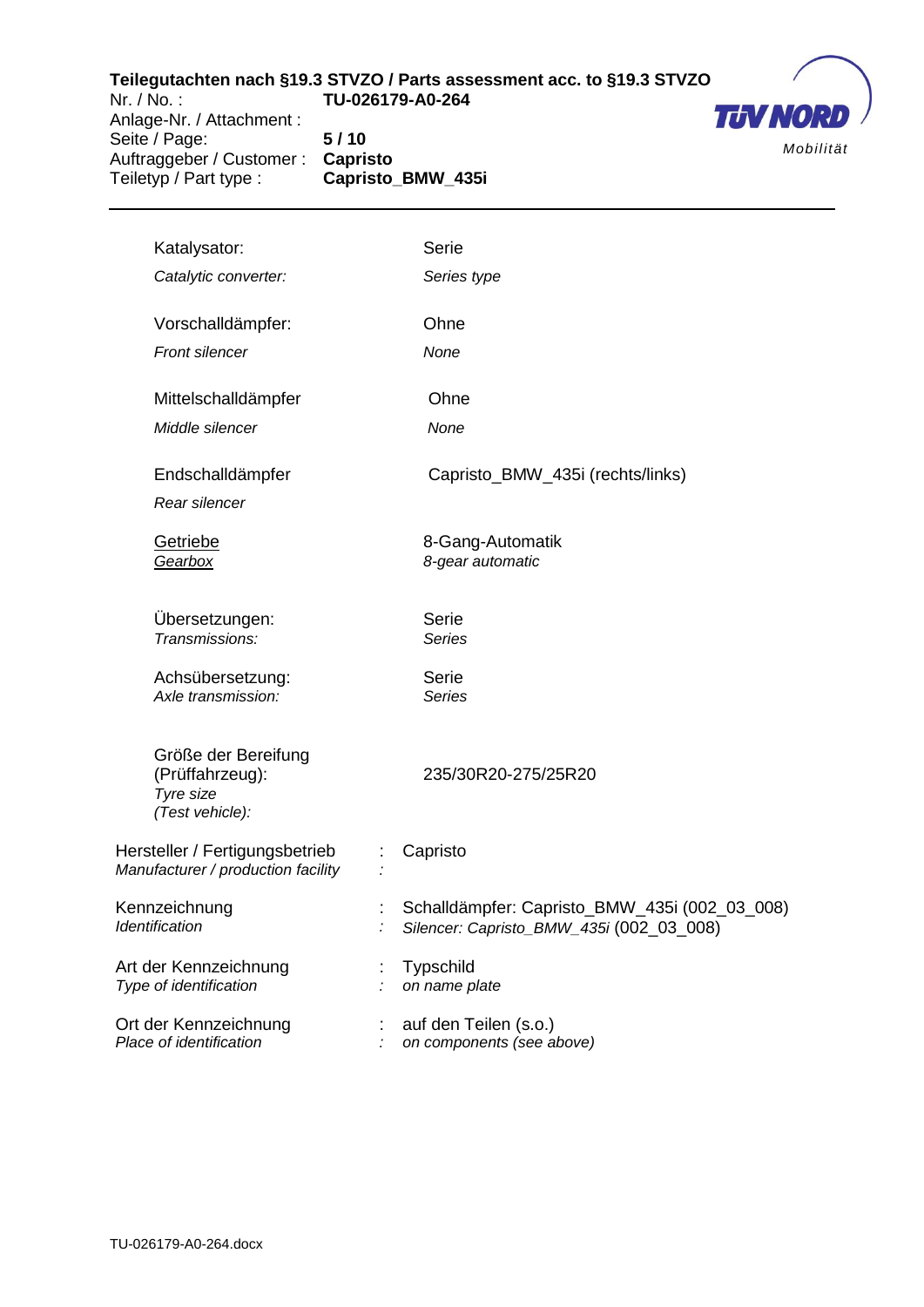Anlage-Nr. / Attachment : Seite / Page: **6 / 10** Auftraggeber / Customer : **Capristo** Teiletyp / Part type : **Capristo\_BMW\_435i**



#### **III. Hinweise zur Kombinierbarkeit mit weiteren Änderungen** *Notes of permitted combination with other changes*

#### **Sonderschalldämpfer**  *Special silencers*

Gegen die Verwendung der Motoränderung in Verbindung mit Sonderschalldämpfern bestehen keine technischen Bedenken, sofern für diese eine EG-BE vorliegt, welche/r die Kombination mit dem leistungsgesteigerten Motor von Capristo zulässt. *There are no technical objections to be raised against the use of the engine change in combination with special silencers in so far as there is an EC approval which allows combination with the increased engine from Capristo .* 

#### **IV. Hinweise und Auflagen**  *Instructions and conditions*

#### **Auflagen für den Hersteller / Einbaubetrieb und die Änderungsabnahme:** *Limitations for the Manufacturer / Installation facility and change approval:*

- **IV.1** Die Kennzeichnung sowie der korrekte Einbau sind zu überprüfen. *The identification marking as well as the correct installation must be checked.*
- **IV.2** Die Änderungen sind durch den Einbaubetrieb zu bestätigen. *The changes must be confirmed by the installation facility.*
- **IV.3** Die Einschränkungen zum Verwendungsbereich sind zu beachten. *The Limitations within area of application must be observed.*

## **Hinweise und Auflagen zum Anbau:**

*Instructions and conditions with regard to additions:*

Entfällt n.a.

#### **Berichtigung der Fahrzeugpapiere:** *Modification of vehicle documents:*

Eine unverzügliche Berichtigung der Fahrzeugpapiere nach § 13 FZV ist erforderlich. Folgendes Beispiel für die Eintragung wird vorgeschlagen: *The vehicle documents must be modified immediately in accordance with § 13 FZV. The following example of an entry is recommended:* 

| Feld | Eintragung                            |
|------|---------------------------------------|
| Item | Entry                                 |
|      |                                       |
| 14:  | Unverändert (EURO 6 W)                |
|      | Unchanged                             |
|      |                                       |
|      | Unverändert (elektronisch abgeregelt) |
|      | Unchanged (electronical cut off)      |
|      |                                       |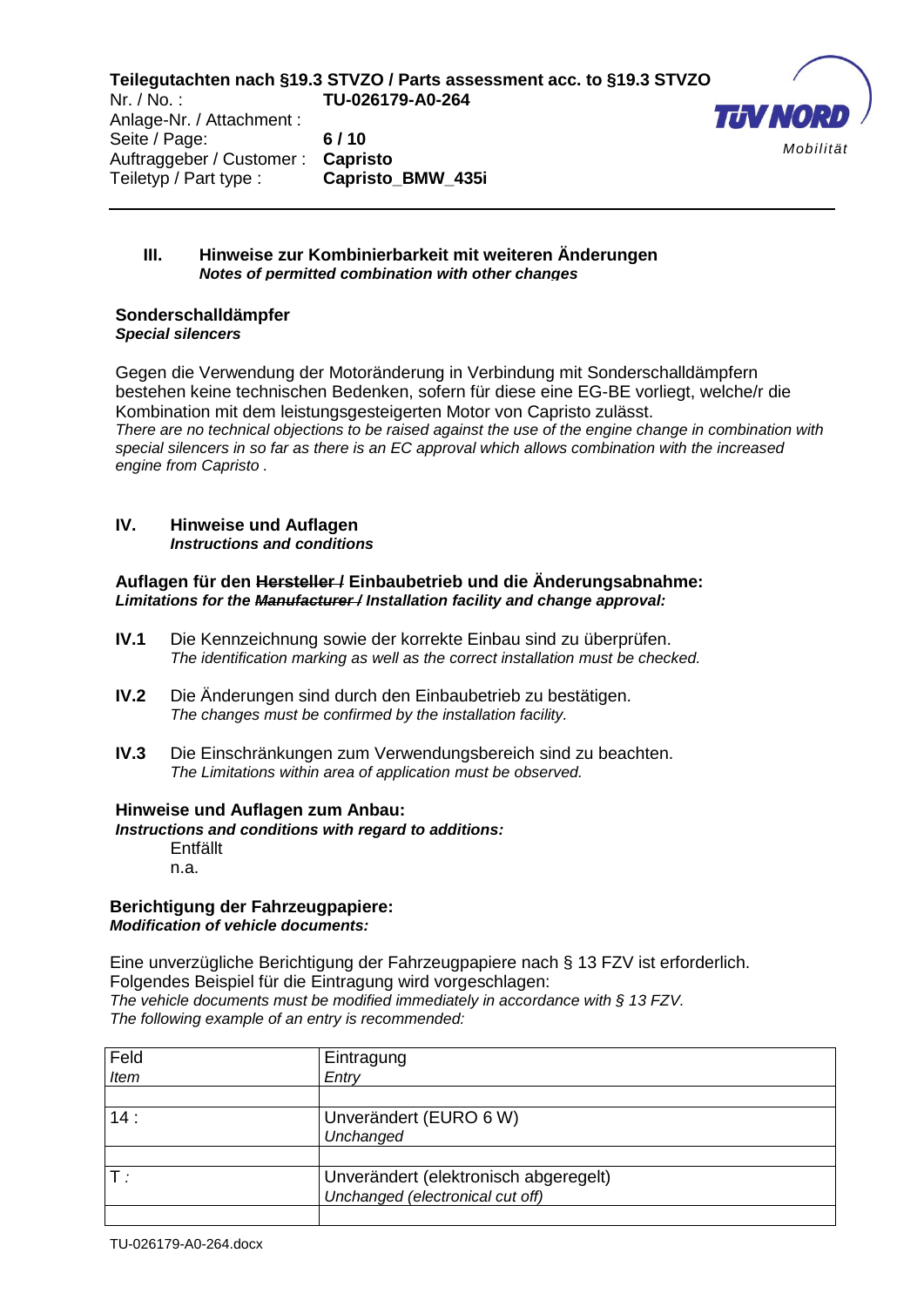

Anlage-Nr. / Attachment : Seite / Page: **7 / 10** Auftraggeber / Customer : **Capristo**

Teiletyp / Part type : **Capristo\_BMW\_435i**

| P2/P4:                                                                   | Unverändert<br>Unchanged                                                                                                                                                                                                                          |
|--------------------------------------------------------------------------|---------------------------------------------------------------------------------------------------------------------------------------------------------------------------------------------------------------------------------------------------|
| U1 (Standgeräusch):<br>(Stationary noise):                               | $92$ dB(A)                                                                                                                                                                                                                                        |
| U.2 (Drehzahl zu U.1):<br>(revs for $U.1$ ):                             | 3750                                                                                                                                                                                                                                              |
| U3 (Fahrgeräusch):<br>(Driving noise):                                   | 74 dB(A)                                                                                                                                                                                                                                          |
| $V.7$ (CO <sub>2</sub> komb. Wert):<br>(CO <sub>2</sub> combined value): | Faktor 1,00 (auf den Serienwert)<br>Factor 1,00 (on the series value)                                                                                                                                                                             |
| 22:                                                                      | P2/P4: Drehmomentsteigerung durch Einbau von geänderten<br>Endschalldämpfern Capristo_BMW_435i mit unterdruck-<br>gesteuerter Abgasklappe ***<br>P2/P4: Increase in torque by installation of changed rear silencer<br>Capristo type BMW_435i *** |

#### **V. Prüfgrundlagen und Prüfergebnisse**  *Basis of tests and test results*

#### Prüfung *Tests*

71/320/EWG i. Verb. m. VdTÜV – Merkblatt 751 (Stand 08/2008) *71/320/EEC in connection with VdTÜV – Merkblatt 751*

Ermittlung der Geräuschwerte nach 70/157/EWG *Determination of acoustic values to 70/157/EEC* 

Ermittlung der Höchstgeschwindigkeit in Anlehnung an ECE-R68 *Determination of maximum speed in conformity with ECE-R68*

Abgasverhalten nach RREG 70220/EWG i.d.Fsg 2006/96/EG oder 715/2007/EG i. d. Fsg 692/2008/EG bzw. 566/2011/EG bzw. 459/2012/EG bzw. 630/2012/EG bzw. 195/2013/EG *Exhaust gas behaviour to RREG*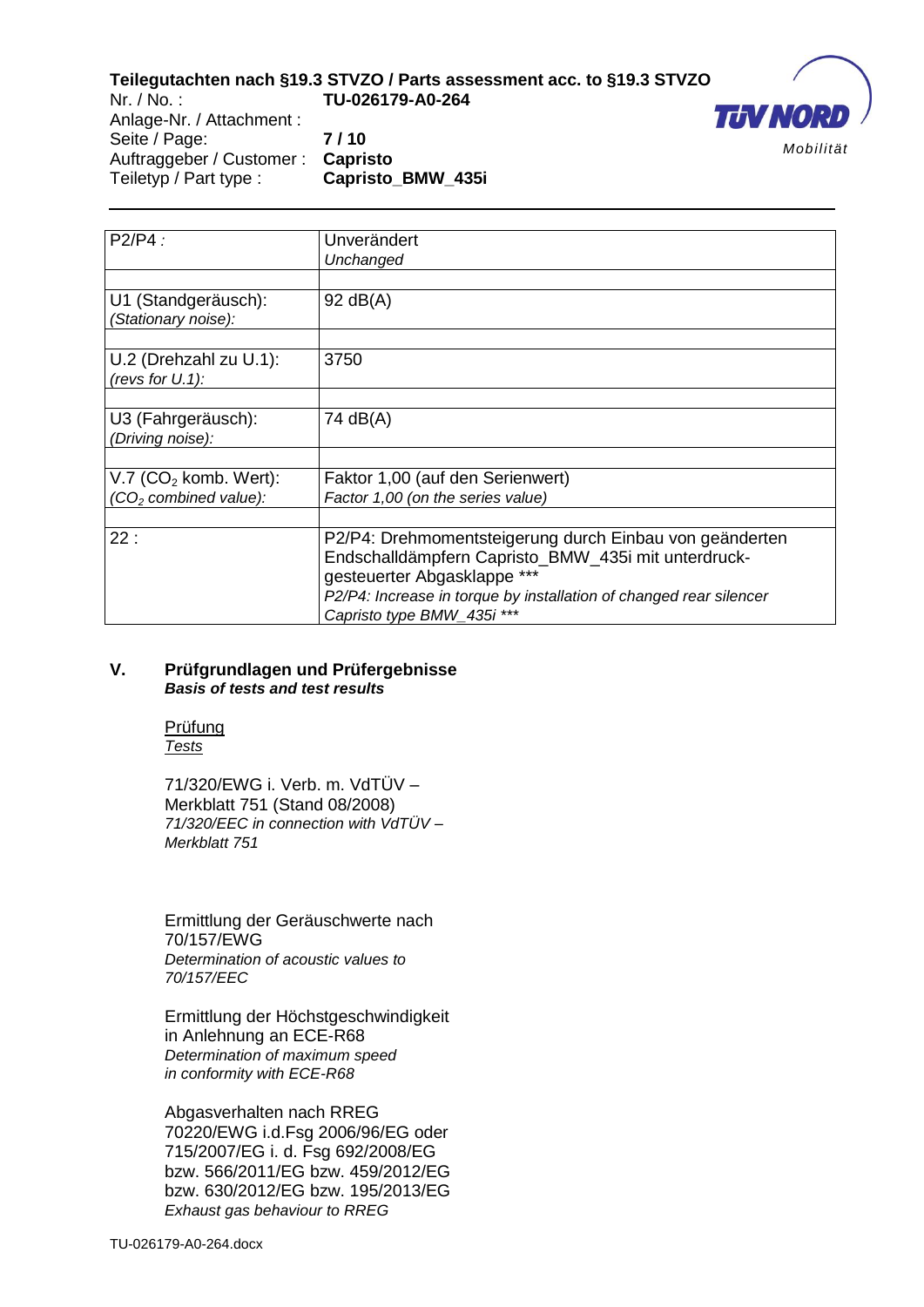**THV NO** *Mobilität*

Anlage-Nr. / Attachment : Seite / Page: **8 / 10** Auftraggeber / Customer : **Capristo** Teiletyp / Part type : **Capristo\_BMW\_435i**

> *70/220/EEC amended by 2006/96/EC or 715/2007/EC amended by 692/2008/EC or 566/2011/EC or 459/2012/EC or 630/2012/EC or 195/2013/EC*

CO<sup>2</sup> - Emission nach RREG 715/2007/EG *CO<sup>2</sup> - emission to RREG 715/2007/EC* 

EMV nach RREG 72/245/EWG i. d. Fsg 2006/28/EG bzw. ECE-R10 (03) *EMC behaviour to RREG 72/245/EEC amended by 2006/28/EC or ECE-R10 (03)*

Leistung nach DIN 70020 u. in Anlehnung an 80/1269/EWG (Korr.) *Performance to DIN 70020 and following 80/1269/EEC (Corr.)*

#### Prüfergebnisse *Test results*

Standgeräusch: 92 dB(A) *Noise emission (stationary):*

Fahrgeräusch: 74 dB(A) *Noise emission (Drive by):*

Höchstgeschwindigkeit: Unverändert *Maximum speed: Unchanged* 

Abgasverhalten: Gemäß Prüfung der Abgasprüfstelle des TÜV NORD sind die geltenden Abgasvorschriften für den leistungsgesteigerten Motor erfüllt. Das Fahrzeug erfüllt die RREG 70/220/EWG einschließlich aller Änderungen bis 2006/96/EG. Die Fahrzeuge erfüllen nach dem Umbau weiterhin die Vorschriften, die der serienmäßigen Einstufung "EURO 6 (W)" entsprechen. Die Abgasprüfungen wurden mit ansonsten serienmäßigen Fahrzeugen durchgeführt. *Exhaust emission behaviour: According to an inspection carried out by the* 

*exhaust emission inspection body of TÜV NORD, the valid exhaust emission regulations for the increased-performance engine are fulfilled. The vehicle fulfils RREG 70/220/EEC including all amendments up to 2006/96/EC. After modification*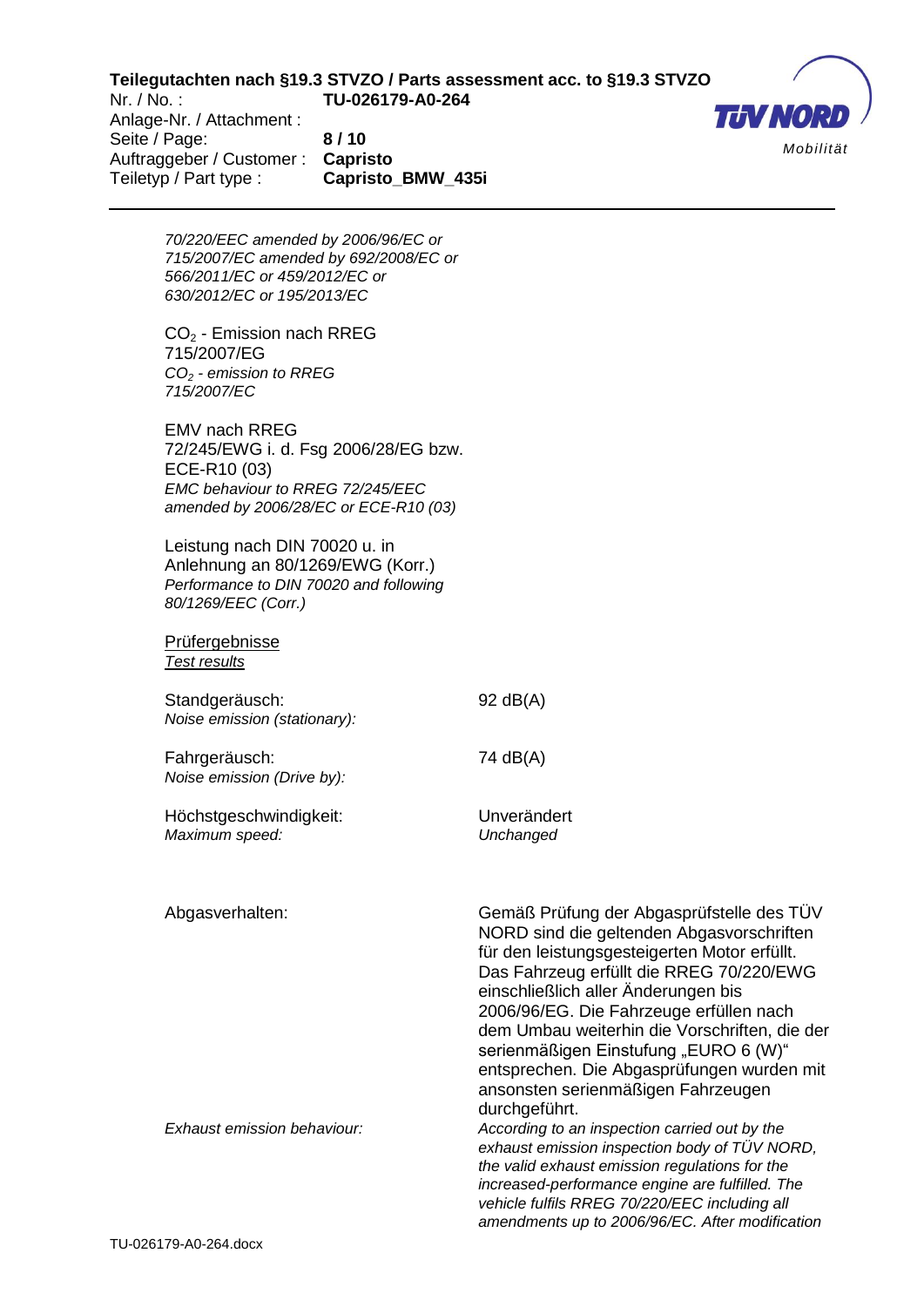

Anlage-Nr. / Attachment : Seite / Page: **9 / 10** Auftraggeber / Customer : **Capristo** Teiletyp / Part type : **Capristo\_BMW\_435i**

> *the vehicles continue to comply with the regulations, which correspond to the series grading "EURO 6 (W)". The exhaust emission tests were carried out using vehicles which otherwise corresponded to series production vehicles.*

EMV: Das Fahrzeug erfüllt weiterhin die ECE-R10 einschließlich aller Änderungen bis 03 bzw. 72/245/EWG i.d.F. 2006/28/EG.

> *all amendments up to 03 and 72/245/EEC including all amendments up to 2006/28/EC.*

*EMC: The vehicle furthermore fulfils ECE-R10 including* 

Leistung: Unverändert *Performance: Unchanged* 

71/320/EWG i. Verb. m. VdTÜV – Merkblatt 751 *71/320/EEC in connection with VdTÜV – Merkblatt 751*

Anforderungen erfüllt *Requirements fullfilled*

## **VI. Anlagen**

*Annexes*

Keine *None*

#### **VII. Schlußbescheinigung**  *Concluding certification*

Es wird bescheinigt, dass die im Verwendungsbereich beschriebenen Fahrzeuge nach der Änderung und der durchgeführten und bestätigten Änderungsabnahme unter Beachtung der in diesem Teilegutachten genannten Hinweise / Auflagen insoweit den Vorschriften der StVZO in der heute gültigen Fassung entsprechen.

Der Hersteller (Inhaber des Teilegutachtens) hat den Nachweis erbracht, dass er ein Qualitätssicherungssystem gemäß Anlage XIX, Abschnitt 2 StVZO unterhält (Zertifikats – Registrier – Nr. 2010272002346).

Das Teilegutachten umfasst die Blätter 1 – 10 einschließlich der unter VI. aufgeführten Anlagen und darf nur im vollen Wortlaut vervielfältigt und weitergegeben werden.

Das Teilegutachten verliert seine Gültigkeit bei technischen Änderungen am Fahrzeugteil oder wenn vorgenommene Änderungen an dem beschriebenen Fahrzeugtyp die Verwendung des Teiles beeinflussen sowie bei Änderung der gesetzlichen Grundlagen.